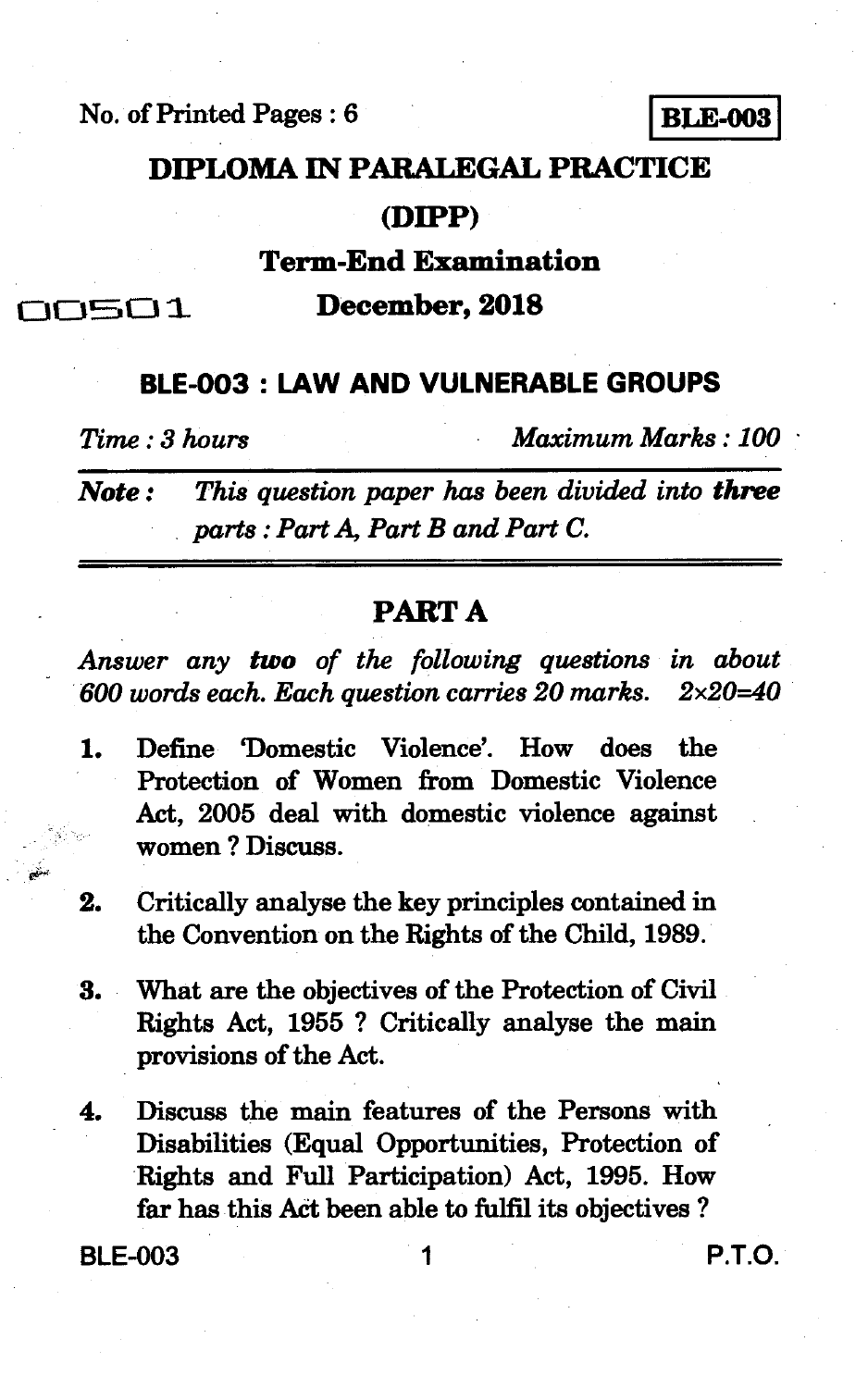### **PART B**

*Answer any four of the following questions in about 300 words each. Each question carries 10 marks. 4x10=40* 

- **5. Define 'Patriarchy'. Discuss the various modes of patriarchal control.**
- **6. Discuss the main provisions of the Maternity Benefit Act, 1961.**
- **7. Define 'Child Labour'. Discuss the important Supreme Court judgements which deal with this problem.**
- **8. Analyse the rights of a mentally ill person under the Mental Health Act, 1987.**
- **9. Define 'AIDS'. Discuss the concepts of voluntary and involuntary testing of AIDS patients.**
- **10. Discuss the rights available to women workers under the Factories Act, 1948.**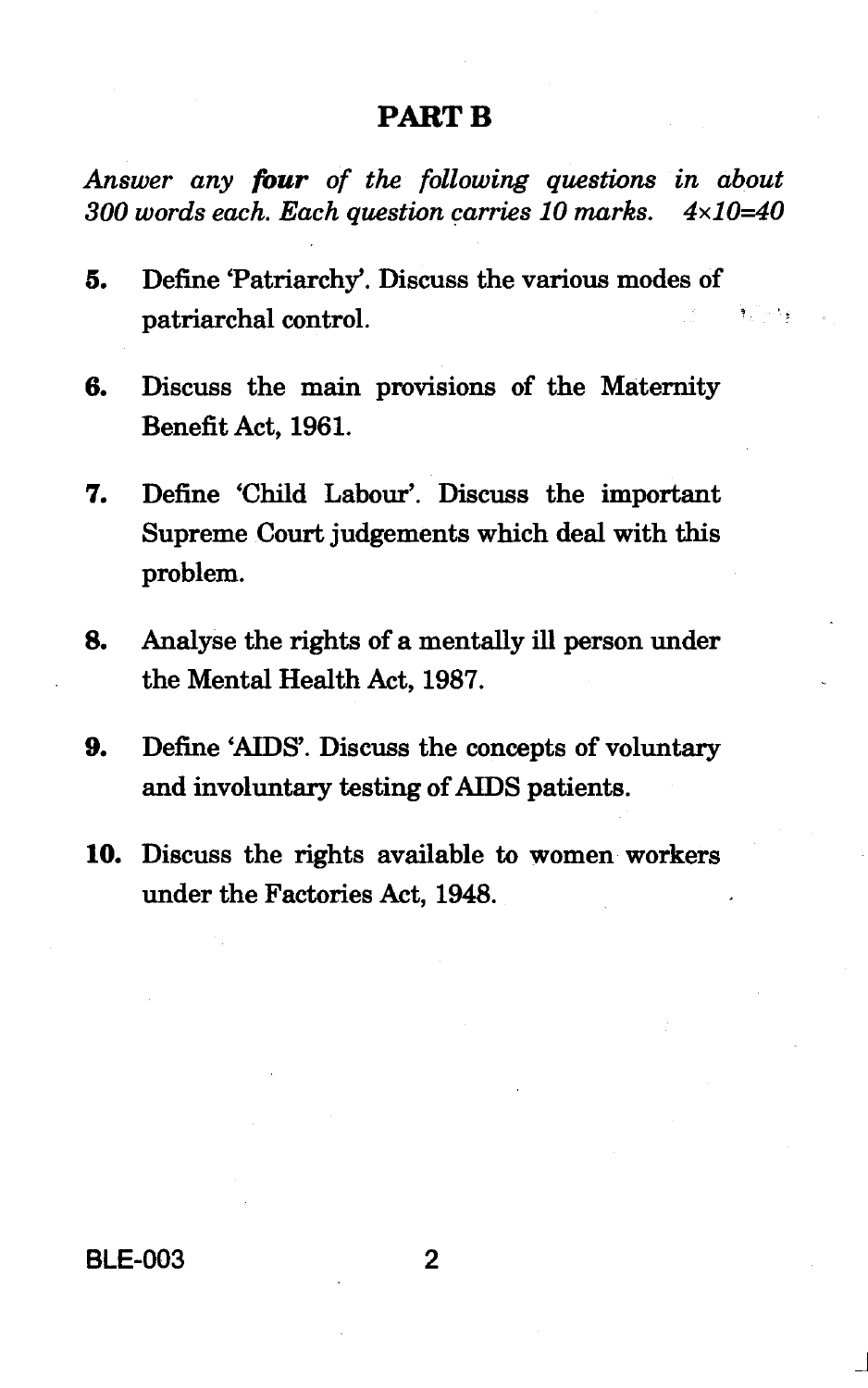### **PART C**

*Write short notes on any four of the following in about 150 words each. Each note carries 5 marks. 4x5=20* 

**11. Patriarchy** 

**12. Equal Remuneration Act, 1976** 

**13. National Trust** 

**14. Right Based Model of Disability** 

- **15. Disclosure and the Right to Confidentiality of HIV/AIDS Patients**
- **16. National Commission for Protection of Child Rights**

**BLE-003 3 P.T.O.**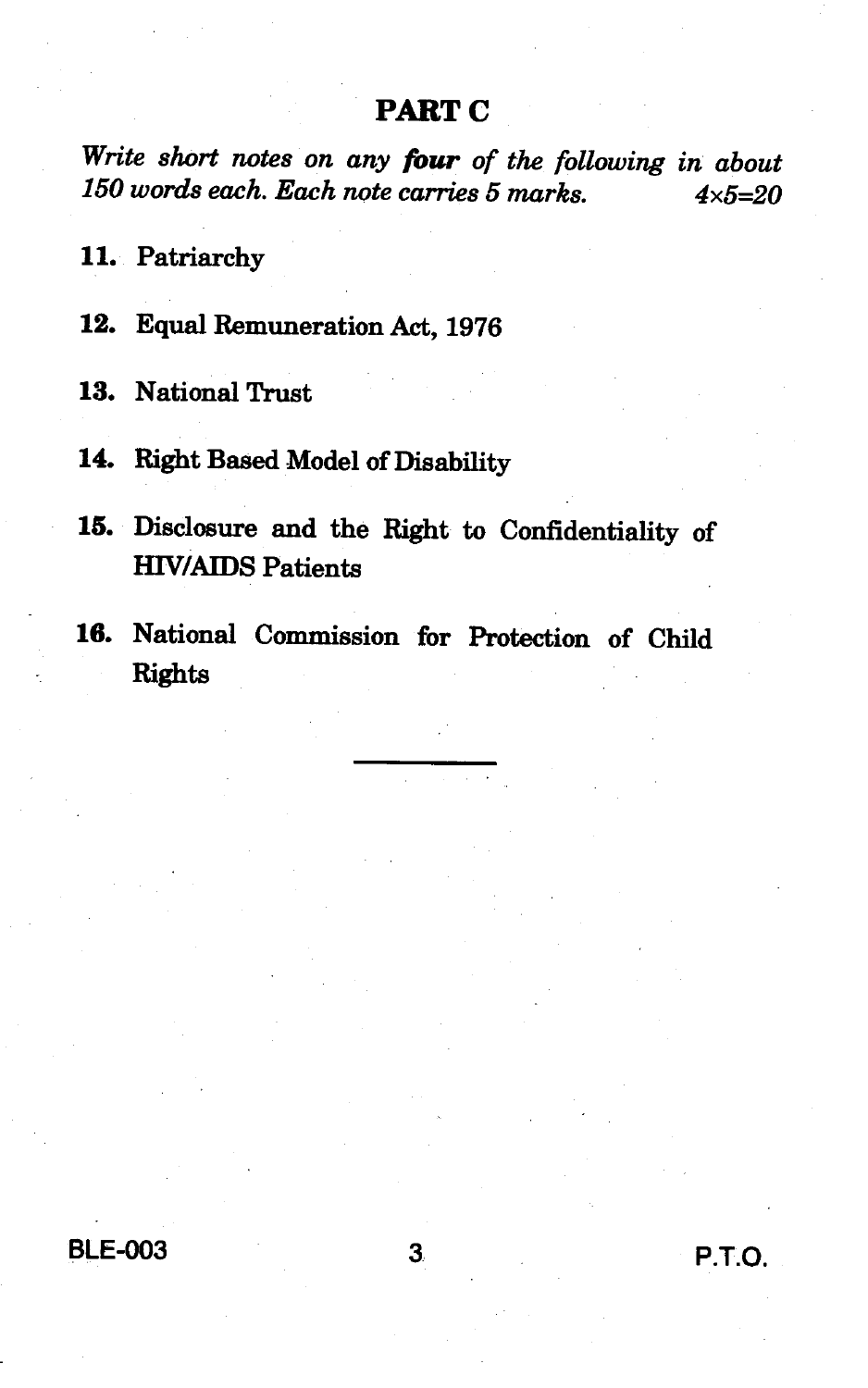बी.एल.ई.-003

# अर्धविधिक व्यवहार में डिप्लोमा

(डी.आई.पी.पी.) सत्रांत परीक्षा दिसम्बर, 2018

## बी.एल.ई.-003 : विधि और संवेदनशील समूह

समय: 3 घण्टे

अधिकतम अंक : 100

यह प्रश्न-पत्र तीन भागों में विभाजित है : भाग क, भाग ख और नोट : भाग ग ।

#### भाग क

निम्नलिखित में से किन्हीं दो प्रश्नों के उत्तर लगभग 600 शब्दों (प्रत्येक) में दीजिए । प्रत्येक प्रश्न के 20 अंक हैं ।  $2 \times 20 = 40$ 

- 'घरेलू हिंसा' को परिभाषित कीजिए । महिला घरेलू हिंसा  $\mathbf{1}$ . संरक्षण अधिनियम, 2005 के अंतर्गत महिलाओं के प्रति होने वाली घरेलू हिंसा से कैसे निपटा जाता है ? चर्चा कीजिए ।
- बाल अधिकारों संबंधी अभिसमय, 1989 में सम्मिलित मुख्य  $2.$ सिद्धांतों का आलोचनात्मक विश्लेषण कीजिए।
- नागरिक अधिकार संरक्षण अधिनियम, 1955 के क्या उद्देश्य 3. हैं ? इस अधिनियम के मुख्य उपबंधों का आलोचनात्मक विश्लेषण कीजिए ।
- विकलांगता ग्रस्त व्यक्तियों (समान अवसर, अधिकारों का  $\mathbf{4}$ संरक्षण और पूर्ण भागीदारी) अधिनियम, 1995 की प्रमुख विशेषताओं की चर्चा कीजिए । यह अधिनियम अपने उद्देश्यों की कितनी पूर्ति कर पाया ?

**BLE-003**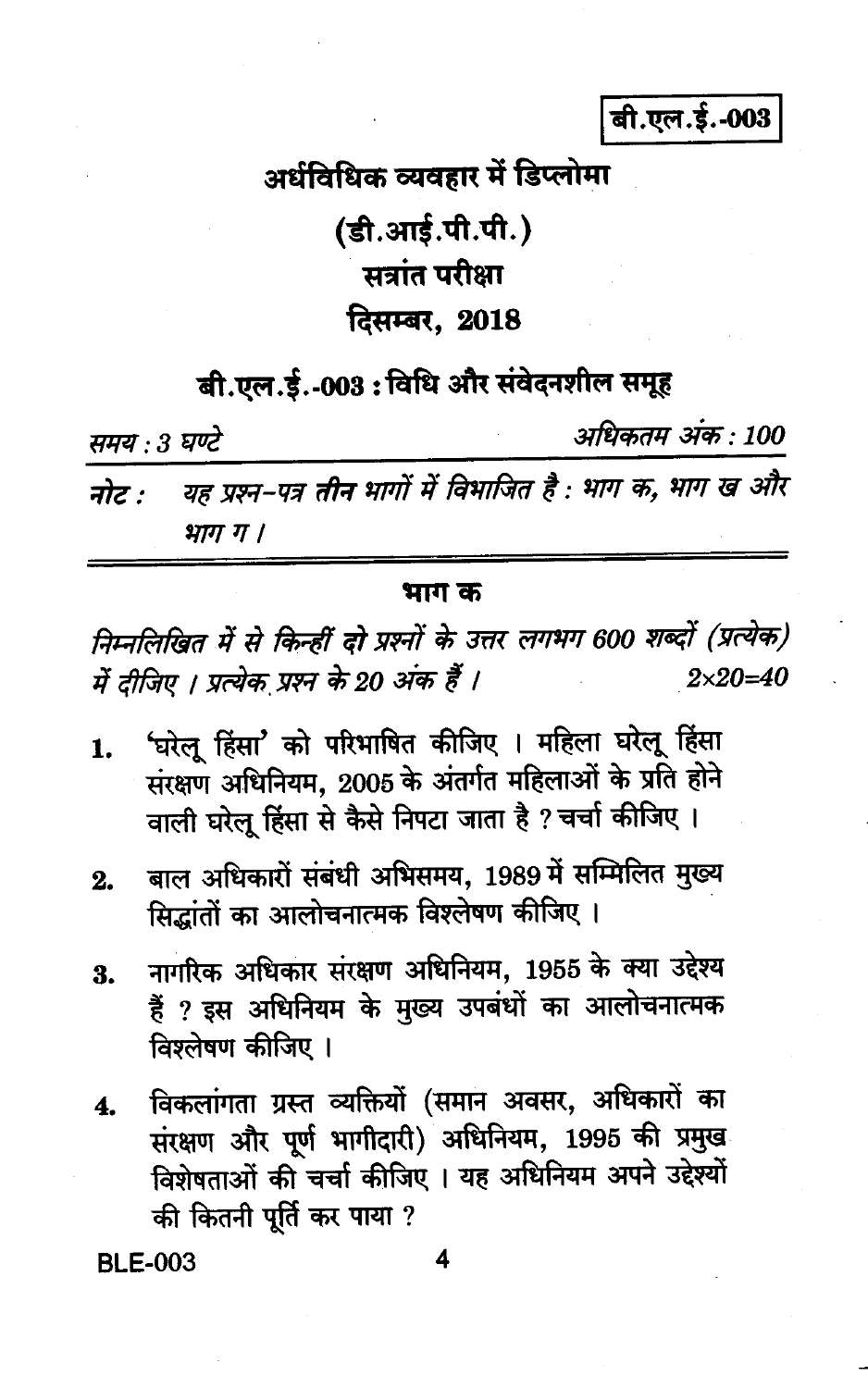#### भाग ख

निम्नलिखित में से किन्हीं चार प्रश्नों के उत्तर लगभग 300 शब्दों (प्रत्येक) में दीजिए । प्रत्येक प्रश्न के 10 अंक हैं ।  $4 \times 10 = 40$ 

- 'पितृसत्ता' को परिभाषित कीजिए । पितृसत्तात्मक नियंत्रण के 5. विभिन्न तरीकों की चर्चा कीजिए ।
- प्रसृति लाभ अधिनियम, 1961 के मुख्य उपबंधों की चर्चा 6. कीजिए ।
- 7. 'बाल श्रम' को परिभाषित कीजिए । इस समस्या से निपटने से संबंधित उच्चतम न्यायालय के महत्त्वपूर्ण निर्णयों की चर्चा कीजिए ।
- 8. मानसिक स्वास्थ्य अधिनियम. 1987 के अंतर्गत मानसिक रूप से बीमार व्यक्ति के अधिकारों का विश्लेषण कीजिए ।
- र्'एडस' को परिभाषित कीजिए । एडस ग्रस्त व्यक्तियों  $9.$ (रोगियों) की स्वैच्छिक और अनैच्छिक जाँच की संकल्पनाओं की चर्चा कीजिए ।
- 10. कारख़ाना अधिनियम, 1948 के अंतर्गत महिला मज़दरों को उपलब्ध अधिकारों की चर्चा कीजिए।

**BLE-003** 

P.T.O.